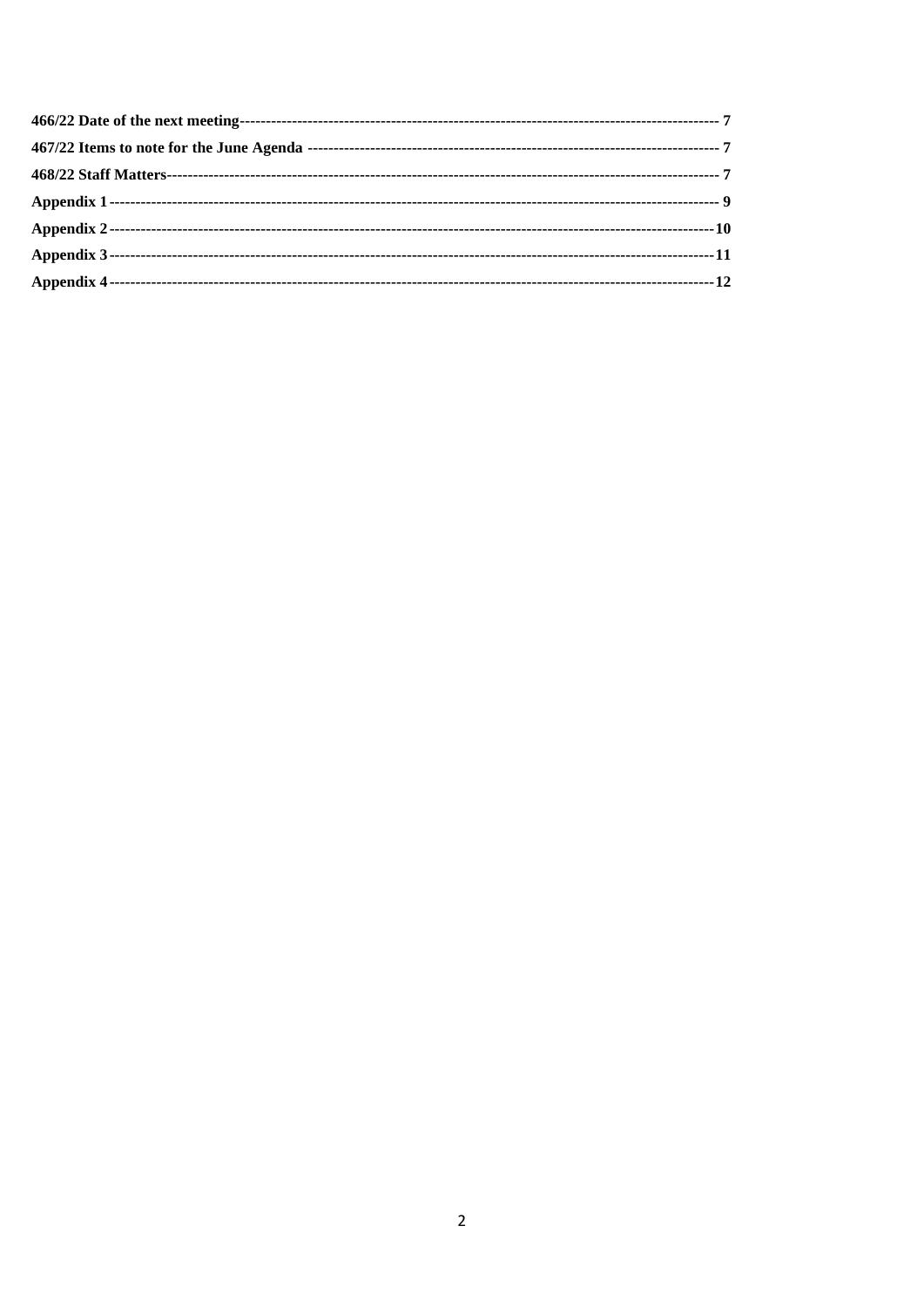#### **Minutes of a Meeting of Unstone Parish Council Held at Moorland View, Apperknowle on Thursday 19 May 2022**

**Present:** Cllr Hopkinson (in the Chair) Cllr Davison, Hill, Hubbard, Rogers and Smith,

#### **In Attendance:** E Smith (Relief Clerk/RFO) and 1 members of the Public

#### <span id="page-2-0"></span>**429/22 Election of Chair**

**RESOLVED** Elected Cllr Hopkinson as Chair for 2022/23. Cllr Hopkinson signed the declaration of acceptance of office.

#### <span id="page-2-1"></span>**430/22 Election of Vice - Chair**

**RESOLVED** Elected Cllr Smith as Vice-Chair for 2022/23. Cllr Smith signed the declaration of acceptance of office.

#### <span id="page-2-2"></span>**431/22 Apologies –** Cllr Dale – Family Commitment

 Cllr Land – Other Commitment Cllr Lilleyman – Work Commitment Cllr Perkins – Other Commitment M Brown (Caretaker) - Sickness

#### <span id="page-2-3"></span>**432/22 Variation of the order of business**

No variations to the agenda

#### <span id="page-2-4"></span>**433/22 Declaration of members interests**

Cllr Hopkinson declared an interest and would leave the meeting for agenda item 39 – Family reasons. Cllr Smith would take the Chair for this part of the meeting.

- <span id="page-2-5"></span>**434/22 Confidential Items** – Agenda Item 39 – Staff Matter
- <span id="page-2-6"></span>**435/22 Minutes** of the UPC meeting held on Thursday 21 April 2022 **RESOLVED** Approved

#### <span id="page-2-7"></span>**436/22 Standing Orders 2022/23 RESOLVED** approved

- <span id="page-2-8"></span>**437/22 Financial Regulations 2022/23 RESOLVED** approved
- <span id="page-2-9"></span>**438/22 Retention Schedule RESOLVED** approved
- <span id="page-2-10"></span>**439/22 Freedom of Information RESOLVED** approved

#### <span id="page-2-11"></span>**440/22 Equal Opportunities Policy RESOLVED** approved

<span id="page-2-12"></span>**441/22 Complaints Procedure RESOLVED** approved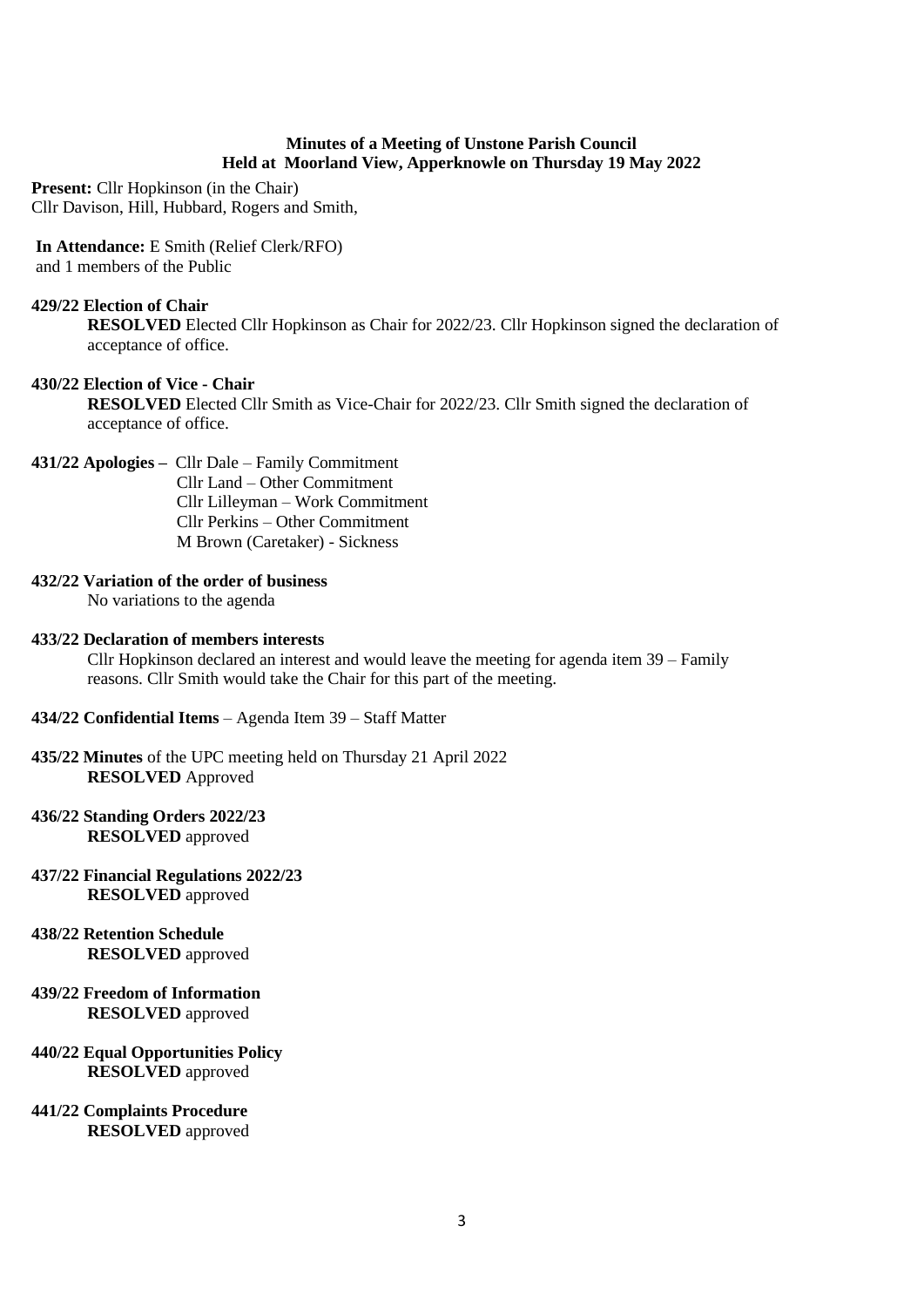#### <span id="page-3-0"></span>**442/22 Privacy Notice RESOLVED** approved

<span id="page-3-1"></span>**443/22 Safeguarding Policy, Procedure and Guidance RESOLVED** approved

<span id="page-3-2"></span>**444/22 Calendar of meetings for 2022/23 RESOLVED** approved (Appendix 1)

<span id="page-3-3"></span>**445/22 Finance and Staff Working Party Membership RESOLVED** approved Cllr Smith, Rogers, Lilleyman and Hopkinson

# <span id="page-3-4"></span>**446/22 Finance and Staff Working Party Terms of Reference**

**RESOLVED** approved (Appendix 2)

## <span id="page-3-5"></span>**447/22 Police Report**

3 x Violent crime against a person 2 x Criminal damage 1 x Public order 1 x Theft **RESOLVED** noted report circulated.

# <span id="page-3-6"></span>**448/22 DCC & NEDDC Report - Cllr Dale reported:**

- 1. **Cycle Path (also item 22)** Cllr Dale circulated via the Clerk the email update from DCC that was received after the last meeting. Nothing else to report since then, although Cllr Dale will chase again now for a further update.
- 2. **Pooh Corner (also item 29)**  Cllr Dale knows that they have requested used of a hose pipe, which is for UPC to decide. They have highlighted a concern over lack of funds in order to pay for the tap installation, but Cllr Dale has stated to them that he is happy to look at getting some DCC funds for it.
- 3. **One Planet Matters (also item 25) -** not much further to discuss at this stage as Cllr Dale still needs to do an online survey or social media post to assess the level of interest within the community as previously discussed.
- 4. **SIDS (also item 28)**  Cllr Dale, Smith and Land met a couple of weeks ago to discuss possible locations. They have information from Dronfield to suggest that SWARCO are the cheapest provider of four that DTC contacted. For reference, for 4x plates, 2x SIDs and 2x solar power packs, plus installation and training, SWARCO quoted Dronfield £7306.25. Cllr Dale, Smith and Land agreed Unstone Parish Council should pursue buying 1x SID (with a smiley or angry face), 1x solar pack and 3x plates, plus installation and training (for using and moving them around). We discussed three rough locations:
	- Somewhere around the Ash Lane end of High St Apperknowle on the way into the village,
	- Somewhere around the Church on Crow Lane in Unstone
	- Somewhere around the Old Saw Mill on Main Road in Unstone

Cllr Dale has raised these with County officers, and they are trying to identify specific lampposts which would be suitable. Cllr Dale has also asked the officers a series of questions which arose out of the meeting, namely do the plates need to be on the same side of the road as the driver, can they be turned around so are in effect multi directional and how does it work in terms of moving them around re- working in the highway and H&S etc. Cllr Dale has not got responses yet but will chase again today.

Cllr Dale suggested the working group meets again once the answers to the above have been received and in the meantime the Parish Clerk could get a quote for the above from SWARCO. Then the group can start to complete the paperwork and get the applications off for funding.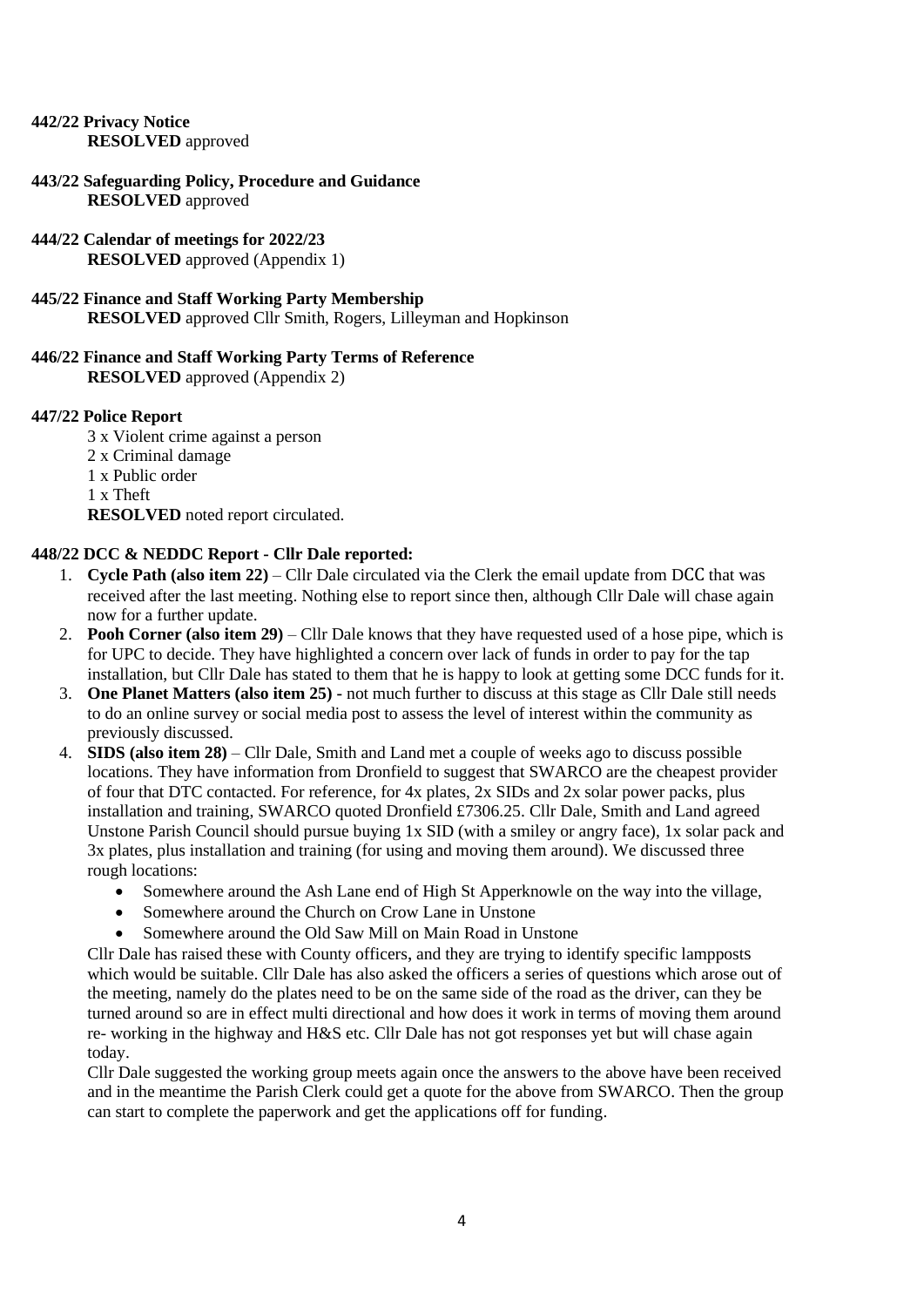## 5. **A few other items:**

- Old Whittington Lane flats parking Cllr Dale has fed back Cllr Hubbard's comments about the listing mentioning off street parking and the point was taken on board by Rykneld, so hopefully this will be changed.
- The drainage issue on Long Lane Cllr Dale has reported back to Cllr Rogers already but hopefully this is now resolved as DCC have jetted a silted up drain which they believe was causing the problem. Although Cllr Rogers is going to let Cllr Dale know if it is still problematic.
- West Handley planning enforcement issues Cllr Dale has been speaking with Cllr Rogers directly about this and it is still ongoing. A recent planned visit had to be cancelled but is being rearranged as soon as practicable.
- £150 energy council tax rebate NEDDC have said this should be issued before the end of the month and have apologised for any delays (which are largely down to software issues).
- 6. **Planning application NED 22/00349/FL** concerns the former garages site on High Street in Apperknowle. It is for quite a substantial building and due to the ground levels, Cllr Dale has already had some of the neighbouring residents raising concerns with him about it, primarily in terms of the scale and the issue of overlooking. Cllr Dale has raised some of the issues with the planning officer who is going to visit the site to assess. Cllr Dale is minded to call it into committee for a decision rather than officer delegation.

#### <span id="page-4-0"></span>**449/22 Chair's Report - The Chair reported:**

Queens Platinum Jubilee event on Friday 3 June will require volunteers to help at both the Children's and adult's event.

All funds raised will be donated to Brain Tumour UK charity as the bouncy castle has been paid for by a member of the Community.

Bus trips are scheduled for 4 August – Children and 14 August – OAP to Bridlington **RESOLVED** approved coach trip expenditure

#### <span id="page-4-1"></span>**450/22 Clerk's Correspondence**

- 1. DALC newsletter April 2022 **RESOLVED** Noted
- 2. DCC Lets Chat campaign **RESOLVED** Noted
- 3. NEDDC Spring Fair 30 April 2022 **RESOLVED** Noted
- 4. Peace Funerals Apperknowle discount Clerk has received no response from correspondence sent. **RESOLVED** Clerk to write again and ask for an appointment for Councillors to see them.

#### <span id="page-4-2"></span>**451/22 Dronfield Cycle Path**

Cllr Dale received an update from DCC regarding the Dronfield Cycle Path as follows: DCC need to complete a report assessing the options for Phases 6 and 7 of the cycleway (from Unstone Green down towards Peak Resort). DCC anticipate having this ready to share in time for the next Full Council meeting. DCC are holding off progressing Phase 2 (from the big lay-by down towards the car wash) until they have made a decision as there are a couple of complicating factors there that DCC want to consider in the whole. A slightly costly electricity diversion and some works that they may need to consult the Parish Council on. In the meantime, DCC have recently completed works between the school and garden centre and intend coming back to complete the gap between Crow Lane and the bus lay-by (outside the school) during the summer holidays. DCC have this week completed a trial hole to help ensure they can install the drainage as they intended (DCC were concerned that this might be affected by stats equipment) and they are also in the process of tying up a few loose ends of works that had not previously been completed – installing new speed limit signs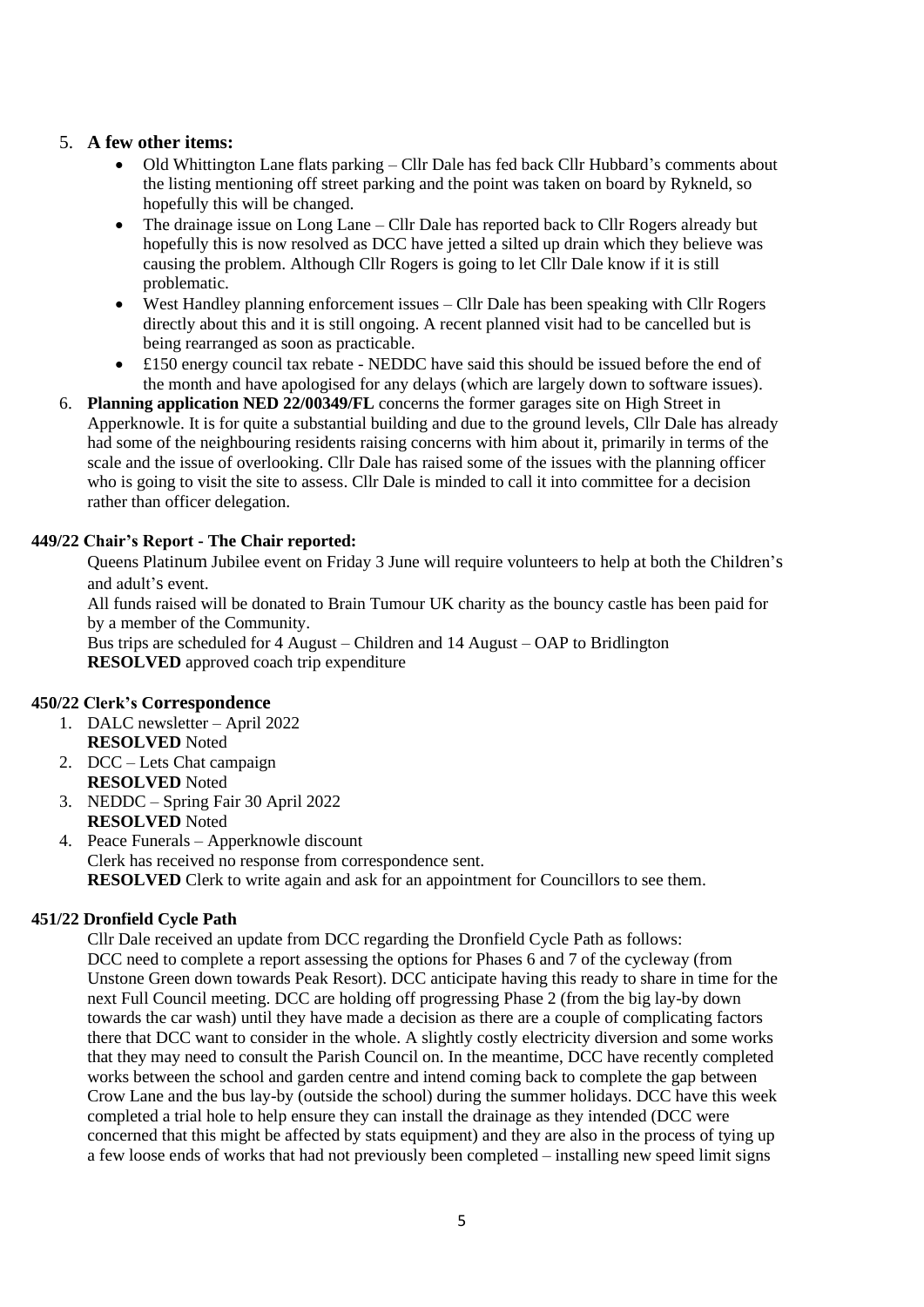near the nature reserve and completed coloured surfacing and lining works throughout Phases 1, 3, 4  $\mathcal{R}$  5.

#### **RESOLVED** Noted.

#### <span id="page-5-0"></span>**452/22 Tommy Figures**

**RESOLVED** Deferred to the next Council meeting.

#### <span id="page-5-1"></span>**453/22 Dronfield Joint Burial Committee**

Clerk received an email from NEDDC regarding the process for the decision on the Dronfield Joint Burial Committee:

In order to devise a process for NEDDC to make a decision in accordance with the legislation, NEDDC solicitor will take a report to the next cabinet meeting at NEDDC on 19 May which will ask Cabinet to delegate the decision in relation to the Burial Ground to the Managing Director of the Council. NEDDC will notify the Council of the outcome and to sort any further arrangements then for UPC's case to be put forward. **RESOLVED** noted.

## <span id="page-5-2"></span>**454/22 One Planet Matters/ Community Orchard**

**RESOLVED** Deferred to the next Council meeting

#### <span id="page-5-3"></span>**455/22 Caretaker/Warden's Report**

- 1. The two faulty emergency lights have now been replaced in the Community Hall
- 2. The broken garage door has now been repaired **RESOLVED** Noted report

#### <span id="page-5-4"></span>**456/22 Responsible Financial Officer's Report**

1. The RFO's payment list for May 2022 totalling £4,469.23 had been circulated to Councillors (Appendix 3)

**RESOLVED** Approved

- 2. The bank reconciliation up to 30 April 2022 had been circulated to Councillors (Appendix 4) **RESOLVED** Approved
- 3. Internal Audit Report for 2021/22 **RESOLVED** Noted
- 4. Annual Governance Statement for 2021/22 **RESOLVED** Approved
- 5. Accounting Statement for 2021/22 **RESOLVED** Approved
- 6. Purchase of a Vauxhall Movano Dynamic vehicle **RESOLVED** Approved purchase of a Vauxhall Movano Dynamic vehicle on Vauxhall finance in order to gain the best discount.

#### <span id="page-5-5"></span>**457/22 Speed Indicator Devices**

**RESOLVED** Deferred to the next meeting

#### <span id="page-5-6"></span>**458/22 Pooh Corner – Water Issue**

**RESOLVED** Clerk to notify Pooh corner that hoses will not be accepted in this area and water used will need to be reimbursed to the Council.

#### <span id="page-5-7"></span>**459/22 Peak Resort Update**

No update on the Peak Resort to report **RESOLVED** Noted

#### <span id="page-5-8"></span>**460/22 Ukraine Support**

**RESOLVED** Council resolve to support the Ukraine. Clerk to obtain a price for a flag pole and installation costs associated with this at the entrance to the Fred Hopkinson Memorial Hall.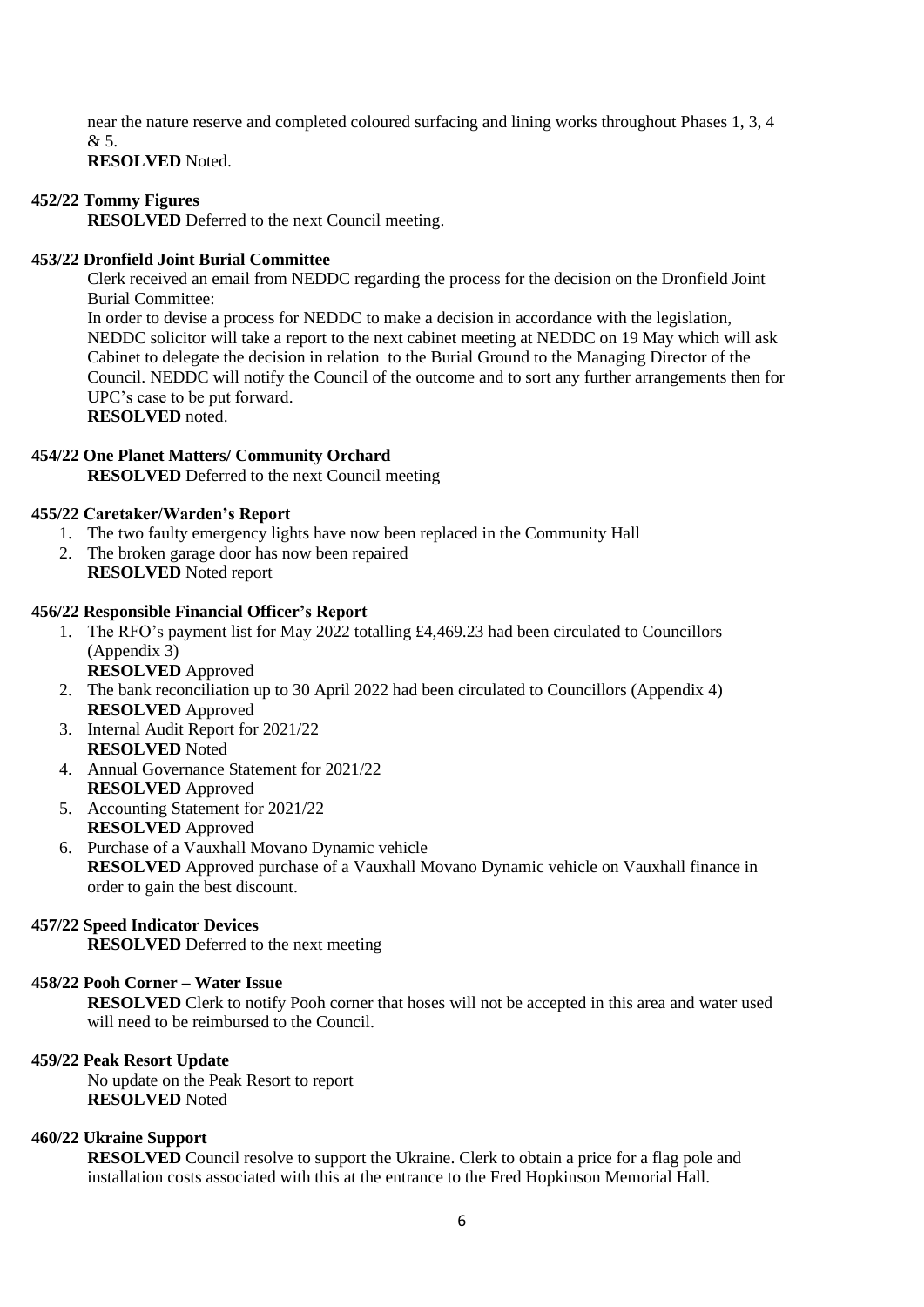#### <span id="page-6-0"></span>**461/22 Planning Applications**

NED 22/00349/FL – Change of use of brownfield site to housing land and construction of 5 bedroom dwelling with attached garage at Garage Block to the rear of 39 High Street, Apperknowle.

**RESOLVED** Clerk to request an extension on this planning application until the next Full Council meeting.

NED 22/00375/FLH – Outbuilding on raised decking area at Ouzlebank Farm, Highgate Lane, Dronfield

**RESOLVED** Council support this application.

NED 22/00374/FLH – Single storey extension to front and new porch, new dormer to rear and alterations to openings (Revised scheme of 21/00388/FLH) at Ouzlebank Farm, Highgate Lane, Dronfield

**RESOLVED** Council support this application.

#### <span id="page-6-1"></span>**462/22 Planning Decisions**

NED 21/01267/DISCON – Discharge of conditions 3 (Surface water drainage works), 4 (Foul drainage works), 5 (Materials), 6 (External lighting), 7 (Ground Levels) and 8, (Landscaping details) pursuant of 19/00697/FL at The Derek Oldman Memorial Ground, Windmill Lane, Apperknowle – **Conditions Discharged – 13 April 2022**

NED 22/00164/LDC – Application for a certificate of lawfulness for conversion of existing outbuildings to facilitate the construction of swimming pool with pool hall, including changing room/shower/toilet to be built within the domestic curtilage/garden of the main property for homeowners private use at The Old School House, Lightwood Lane, Middle Handley – **Certificate Issued – 19 April 2022 RESOLVED** Noted

#### <span id="page-6-2"></span>**463/22 Other Planning Matters**

Proposed changes to speed limit on the B6057 from 40mph to 30mph **RESOLVED** Between the old boat yard and Peak Resort entrance this should also be 30mph for consistency.

#### <span id="page-6-3"></span>**464/22 Planning Applications circulated after the agenda was issued**

NED 22/00138/FL – Construction of a manege for personal use at Land South of Woodland and Unstone Grange and the North side of Hundall Lane, Hundall, Apperknowle **RESOLVED** No comment NED 22/00440/FLH – Single storey rear extension at 9 Sylvia Road, Unstone **RESOLVED** No comment

#### <span id="page-6-4"></span>**465/22 Public Participation**

A resident raised the matter of the parking due to commence outside Moorland View.

<span id="page-6-5"></span>**466/22 Date of the next meeting** was confirmed for Thursday 16 June 2022 at 7.00pm.

#### <span id="page-6-6"></span>**467/22 Items to note for the June Agenda**

Flagpole

**That in view of the confidential nature of the business about to be transacted, a resolution to exclude the Press and Public from the meeting in accordance with the Public Bodies (Admission to Meetings) Act 1960, s1, in order to discuss these items has been resolved.**

<span id="page-6-7"></span>Cllr Hopkinson left the meeting and Cllr Smith chaired the meeting.

#### **468/22 Staff Matters**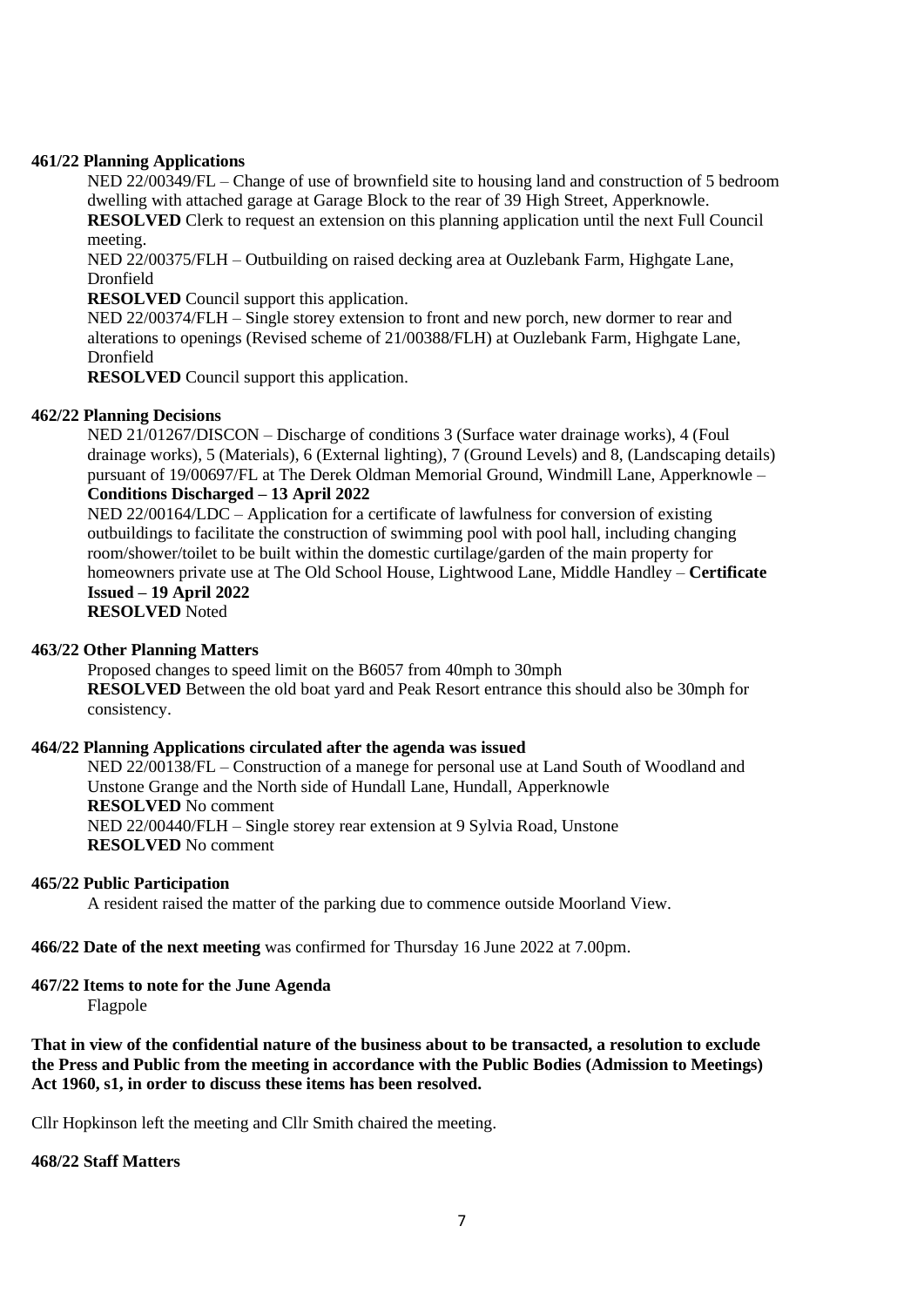**RESOLVED** Clerk to write to the staff member and state that further information was required before making a decision on this matter. Clerk to arrange an appointment with DALC HR to discuss the matter further.

The meeting closed at 8.30pm

Chair's signature………………………………………………………………………16 June 2022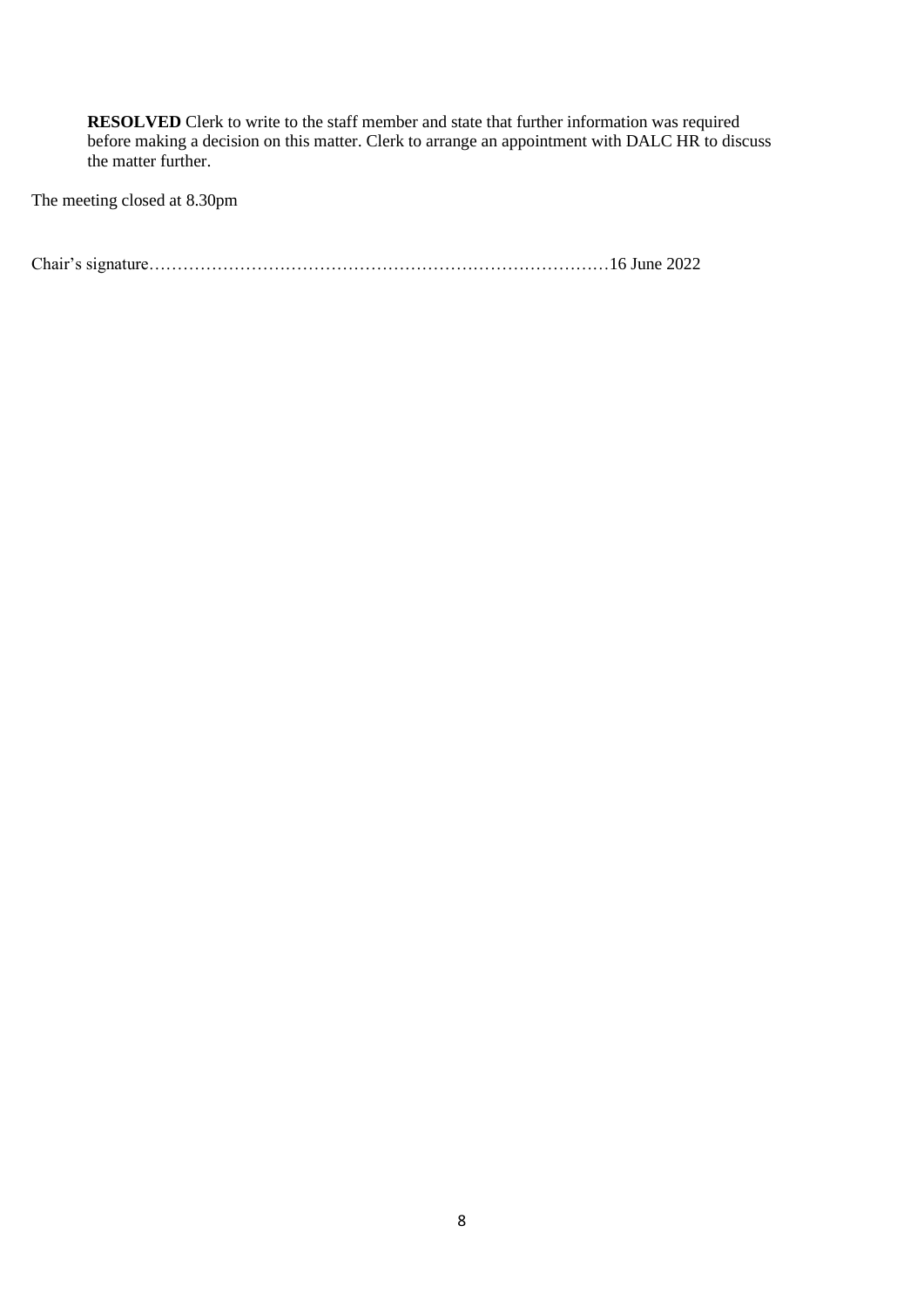# **UNSTONE PARISH COUNCIL MEETING DATES FOR 2022/23**

<span id="page-8-0"></span>

|                  | DAY/DATE                              | <b>TIME</b> | <b>VENUE</b>                                                           |  |  |
|------------------|---------------------------------------|-------------|------------------------------------------------------------------------|--|--|
| <b>JUNE</b>      | 16 June 2022                          | 7.00pm      | MONTHLY PARISH COUNCIL MEETING<br>MOORLAND VIEW, APPERKNOWLE           |  |  |
| <b>JULY</b>      | 21 July 2022                          | 7.00pm      | MONTHLY PARISH COUNCIL MEETING<br>MOORLAND VIEW, APPERKNOWLE           |  |  |
| <b>AUGUST</b>    | NO PARISH COUNCIL MEETING IN AUGUST   |             |                                                                        |  |  |
| <b>SEPTEMBER</b> | 15 September 2022                     | 7.00pm      | <b>MONTHLY PARISH COUNCIL MEETING</b><br>MOORLAND VIEW, APPERKNOWLE    |  |  |
| <b>OCTOBER</b>   | 20 October 2022                       | 7.00pm      | MONTHLY PARISH COUNCIL MEETING<br>MOORLAND VIEW, APPERKNOWLE           |  |  |
| <b>NOVEMBER</b>  | 17 November 2022                      | 7.00pm      | MONTHLY PARISH COUNCIL MEETING<br>MOORLAND VIEW, APPERKNOWLE           |  |  |
| <b>NOVEMBER</b>  | 17 November 2022                      | 6.00pm      | FINANCE AND STAFF WORKING PARTY (BUDGET)<br>MOORLAND VIEW, APPERKNOWLE |  |  |
| <b>DECEMBER</b>  | NO PARISH COUNCIL MEETING IN DECEMBER |             |                                                                        |  |  |
| <b>JANUARY</b>   | 19 January 2023                       | 7.00pm      | <b>MONTHLY PARISH COUNCIL MEETING</b><br>MOORLAND VIEW, APPERKNOWLE    |  |  |
| <b>FEBRUARY</b>  | 16 February 2023                      | 7.00pm      | MONTHLY PARISH COUNCIL MEETING<br>MOORLAND VIEW, APPERKNOWLE           |  |  |
| <b>MARCH</b>     | 16 March 2023                         | 7.00pm      | <b>MONTHLY PARISH COUNCIL MEETING</b><br>MOORLAND VIEW, APPERKNOWLE    |  |  |
| <b>MARCH</b>     | 16 March 2023                         | 6.30pm      | FINANCE AND STAFF WORKING PARTY (STAFF)<br>MOORLAND VIEW, APPERKNOWLE  |  |  |
| <b>APRIL</b>     | 20 April 2023                         | 7.00pm      | <b>MONTHLY PARISH COUNCIL MEETING</b><br>MOORLAND VIEW, APPERKNOWLE    |  |  |
| <b>MAY</b>       | 18 May 2023                           | 7.00pm      | ANNUAL PARISH MEETING<br>MOORLAND VIEW, APPERKNOWLE                    |  |  |
| <b>MAY</b>       | 18 May 2023                           | 7.30pm      | ANNUAL COUNCIL MEETING<br>MOORLAND VIEW, APPERKNOWLE                   |  |  |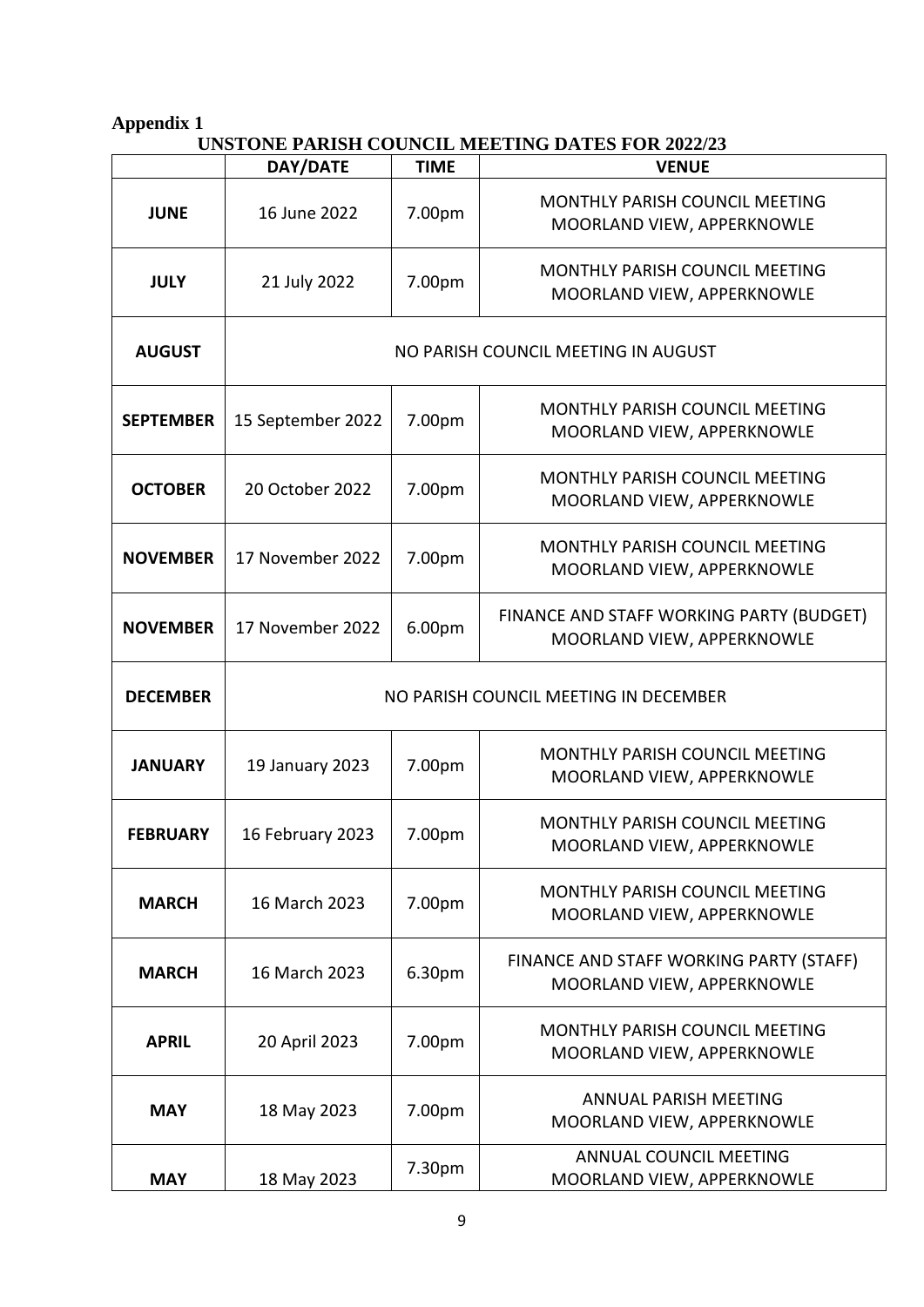## <span id="page-9-0"></span>**Finance and Staff Working Group Terms of Reference**

4 Members on working group to include Chairman. Quorum 3 Councillors

#### **Finance**

To include at the November meeting budget setting.

#### **Staff – this part of the meeting to be held in confidence**

Annual review of staff/employment policies

Review of staff salaries

Review of any staffing issues/appraisals

A recommending working group – all decisions to be recommended to Full Council Meets minimum of twice a year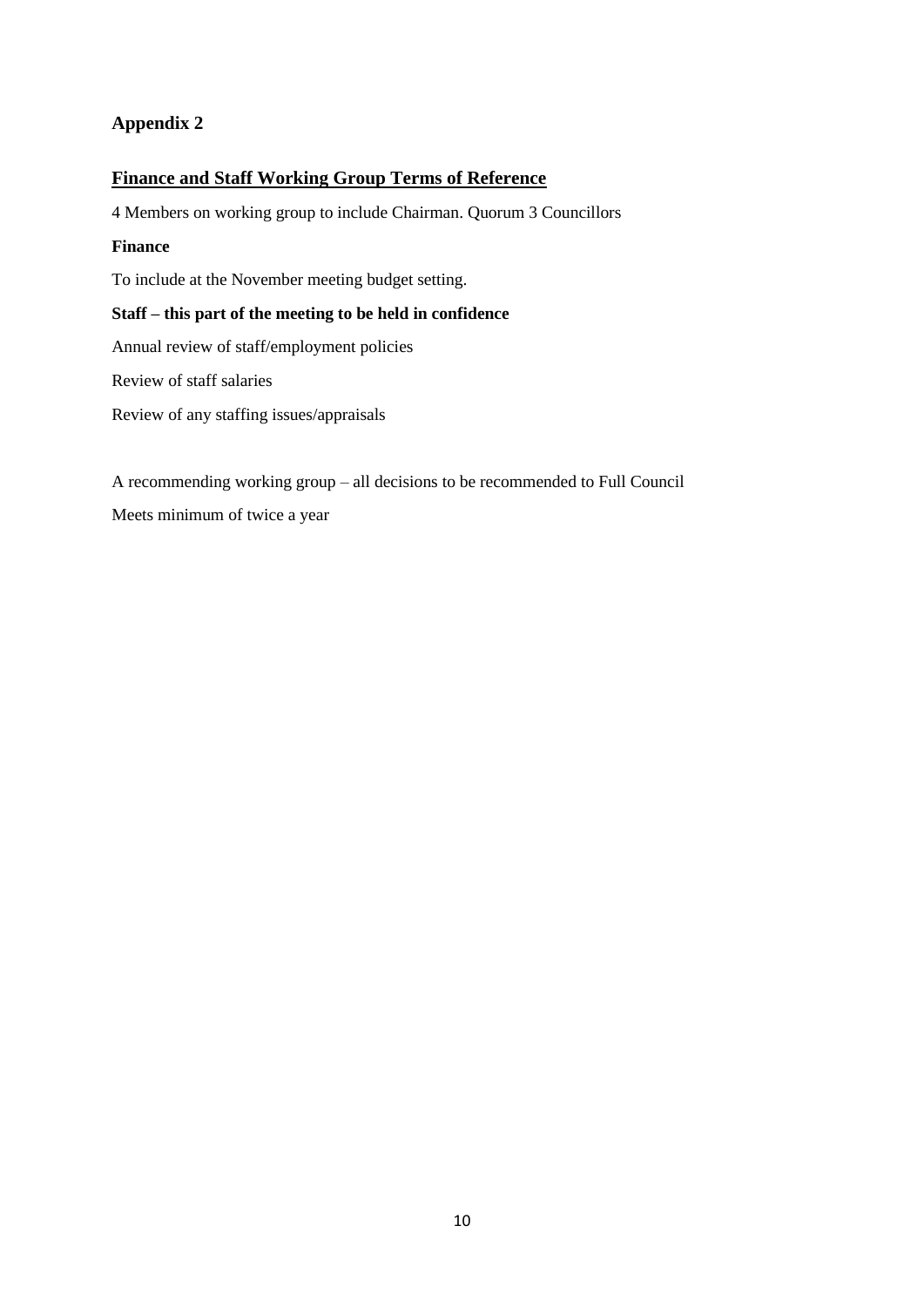**May Cheque Requests**

<span id="page-10-0"></span>

|             | <b>Payee</b>                | <b>Details</b>                           | <b>Amount</b> | <b>Vat Rec</b> | <b>Total</b> |
|-------------|-----------------------------|------------------------------------------|---------------|----------------|--------------|
| D/D         | Leasys                      | Van HP Charge 22/SAT/00046619            | £223.85       | £44.77         | £268.62      |
| D/D         | Leasys                      | Van HP Charge 22/CAP/00001035            | $-E195.27$    | $-£39.05$      | $-E234.32$   |
| D/D         | <b>British Gas</b>          | Electric Bill (09/03/2022 to 09/04/2022) | £49.92        | £2.50          | £52.42       |
| D/D         | <b>British Gas</b>          | Gas Bill (03/03/2022 to 07/04/2022)      | £143.16       | £7.15          | £150.31      |
| D/D         | Waterplus                   | <b>Water Charge</b>                      | £85.12        | £0.00          | £85.12       |
| D/D         | <b>Nest</b>                 | Pension Contributions May 2022           | £97.95        | £0.00          | £97.95       |
| S/O         | <b>Wish Computers</b>       | Web site management                      | £23.00        | £0.00          | £23.00       |
| <b>BACS</b> | <b>B</b> Wood               | Internal Audit 2021/22                   | £172.50       | £0.00          | £172.50      |
| <b>BACS</b> | <b>NEDDC</b>                | Rent for Brierley Road play area         | £1.00         | £0.00          | £1.00        |
| <b>BACS</b> | Sorted 4 Safety             | <b>PPE</b>                               | £26.49        | £5.30          | £31.79       |
| <b>BACS</b> | E D Steel                   | Superglue, Gloves, Wedge & Araldite      | £27.93        | £5.57          | £33.50       |
| <b>BACS</b> | <b>Whiston Connect</b>      | Emergency bulk head lights replacement   | £190.00       | £0.00          | £190.00      |
| <b>BACS</b> | <b>ASI Security Systems</b> | CCTV Whittington Lane play area          | £25.00        | £5.00          | £30.00       |
| Cash        | Posh Hand Car Wash          | Vehicle Clean                            | £10.00        | £0.00          | £10.00       |
| <b>BACS</b> | <b>DCS Cleaning</b>         | Cleaning of the hall                     | £200.00       | £40.00         | £240.00      |
| <b>BACS</b> | <b>Miscellaneous</b>        | Payroll May 2022                         | £2,600.78     | £0.00          | £2,600.78    |
| <b>BACS</b> | <b>HMRC</b>                 | Payroll May 2022                         | £716.56       | £0.00          | £716.56      |
|             |                             | May 2022 Payments Total                  | £4,397.99     | £71.24         | £4,469.23    |